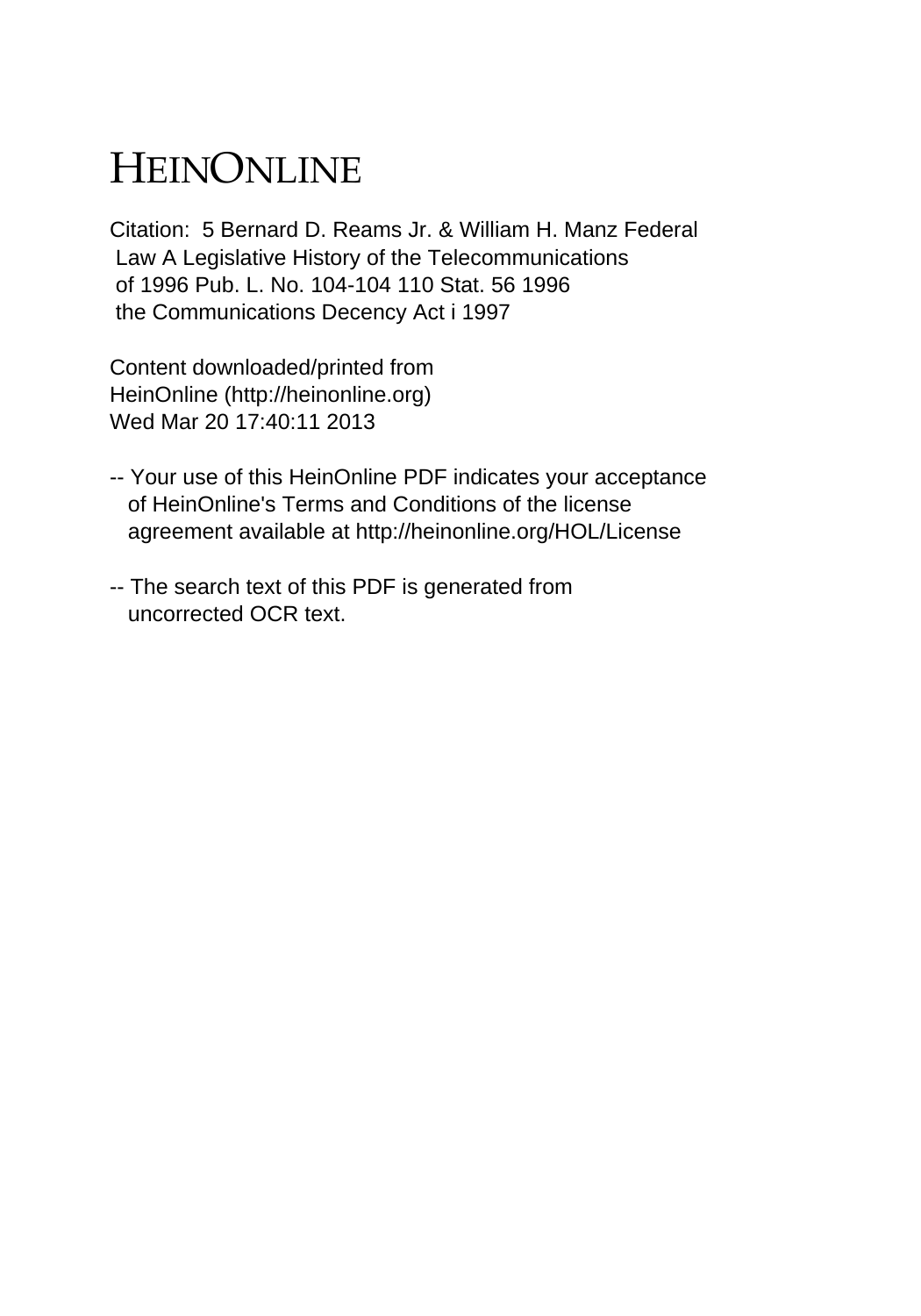## FEDERAL TELECOMMUNICATIONS LAW: A LEGISLATIVE HISTORY OF THE TELECOMMUNICATIONS **ACT** OF **1996** PUB. L. NO. 104-104, 110 STAT. 56 (1996) INCLUDING THE **COMMUNICATIONS DECENCY ACT**

**Volume 5 Document Numbers 102-115**

BY

BERNARD D. REAMS, JR. ASSOCIATE DEAN AND PROFESSOR OF LAW ST. JOHN'S UNIVERSITY IN NEW YORK

AND

WILLIAM H. MANZ EXECUTIVE LAW LIBRARIAN ST. JOHN'S UNIVERSITY IN NEW YORK

> William **S. Hein &** Co., Inc. Buffalo, N.Y. 1997